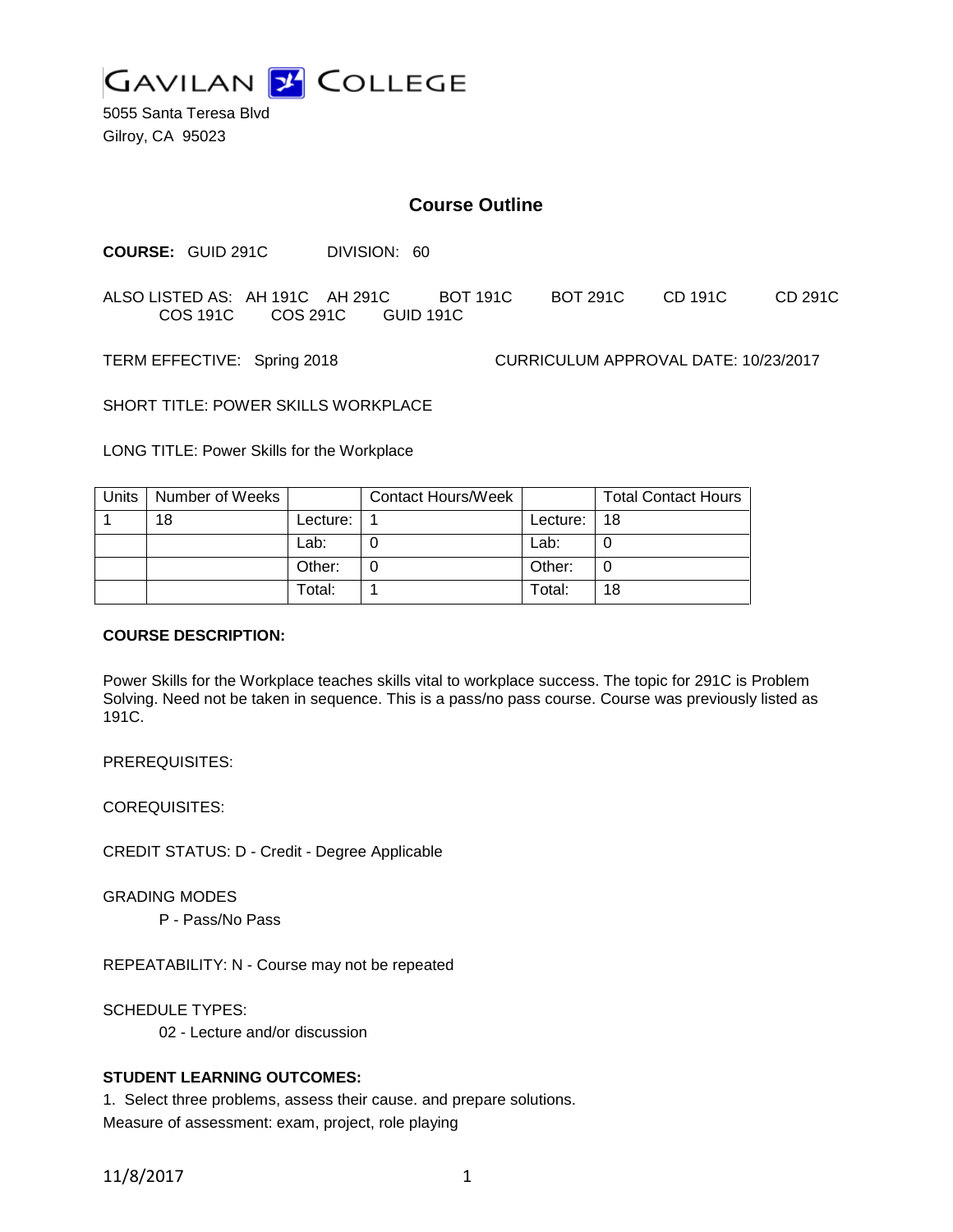Year assessed, or planned year of assessment: 2018

Semester: Spring

2. List four customer expectations and demonstrate action steps and follow-up plans for dealing with these expectations.

Measure of assessment: homework, exam, demonstration

Year assessed, or planned year of assessment: 2018

Semester: Spring

# **CONTENT, STUDENT PERFORMANCE OBJECTIVES, OUT-OF-CLASS ASSIGNMENTS**

Curriculum Approval Date: 10/23/2017

# 3 HOURS

Content: Introduction to Problem Solving. Identifying the problem. Types of work problems.

Student Performance Objectives: List different categories of problems. List why problem-solving skills can be useful at work. Give examples of where identifying the problem can be tricky.

## 3 HOURS

Content: Who is the Customer? Internal customers. External customers.

Student Performance Objectives: Identify the different groups of customers. Identify the major external and internal customers. Provide examples of obvious customers and hidden customers.

### 3 HOURS

Content: Interviewing people. Why good interviews are important. Developing good questions for an interview. Using surveys to find information. Mid-term exam.

Student Performance Objectives: Develop a survey for a work situation. Perform a good interview for a work problem.

## 3 HOURS

Content: Using charts and types of charts. Why pictures are worth a thousand words. Examples of Run charts and Pareto charts. Interpreting information on a chart. The 80/20 rule.

Student Performance Objectives: Produce some charts. Read and interpret charts. Display data in four different types of charts.

### 3 HOURS

Content: Use and characteristics of Problem Maps. Weather report, an example of a problem map. How to make a Problem Map. Identifying the Root Cause and the Five Why Method.

Student Performance Objectives: Read a Problem Map. Produce a Problem Map. Use Fish Diagrams and Five Why methods.

## 2 HOURS

Content: Selecting a solution. Brainstorming for a solution, good and bad ways. Implementing and monitoring a solution.

Student Performance Objectives: Brainstorm a problem. Explain good ways and bad ways to brainstorm. Develop a solution and monitor the solution.

2 HOURS

## **METHODS OF INSTRUCTION:**

Lecture, AV presentation, theoretical and skills evaluation, quizzes/exams.

## **OUT OF CLASS ASSIGNMENTS:**

Required Outside Hours: 6

Assignment Description: Complete reading and workbook exercise assignments. Study for exams. Homework: List why problem-solving skills can be useful at work. Give examples of where identifying the problem can be tricky. Give examples of different types of problems.

### Required Outside Hours: 6

Assignment Description: Complete reading and workbook exercise assignments. Study for exams. Homework: For a work situation identify the major external customers. For a work situation identify the major internal customers. Give examples of identifying who are the obvious customer and hidden customer.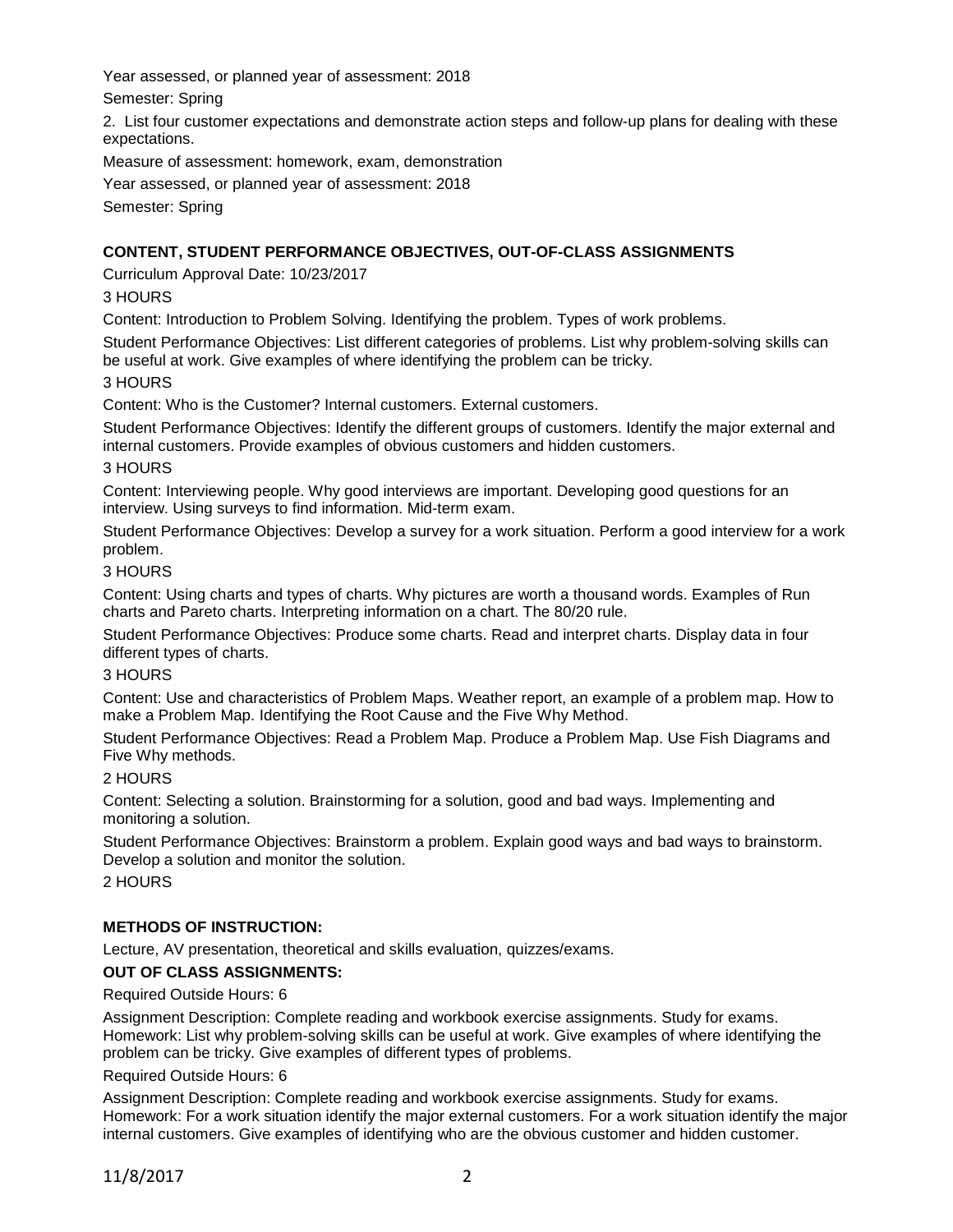#### Required Outside Hours: 6

Assignment Description: Complete reading and workbook exercise assignments. Study for exams. Homework: Select a possible job situation and develop good interview techniques for that interview. Develop a survey to find out information about a problem situation.

#### Required Outside Hours: 6

Assignment Description: Complete reading and workbook exercise assignments. Study for exams. Homework: Select some work information and develop charts to display the information. Show how chart scales can be used to hide or emphasize data. Develop some Pareto charts to display data. Select several problems and decide when a Run chart should be used and when a Pareto chart should be used.

#### Required Outside Hours: 6

Assignment Description: Complete reading and workbook exercise assignments. Study for exams. Homework: List examples of problems where a problem map would be useful. Create 3 different problem maps that help find problem solutions. Look at several problems and suggest the root cause of the problem. Use Fish Diagrams and the Five Why method to identify the problem.

#### Required Outside Hours: 4

Assignment Description: Complete reading and workbook exercise assignments. Study for exams. Homework: Look at ways to select a solution for a problem. Use brainstorming to find the solution and analyze the brainstorming session. Develop a solution and ways to monitor the solution.

## **METHODS OF EVALUATION:**

Writing assignments Percent of total grade: 25.00 % 15% - 40% Written homework; Reading reports; Lab reports Problem-solving assignments Percent of total grade: 25.00 % 20% - 45% Homework problems; Field work; Quizzes; Exams Skill demonstrations Percent of total grade: 25.00 % 25% - 45% Class performance; Field work; Performance exams Objective examinations Percent of total grade: 25.00 %

### **REPRESENTATIVE TEXTBOOKS:**

Required Representative Textbooks Donaldson, Cindy and Farley, Dan.. Teambuilding and Problem Solving in the Workplace. Palo Alto, CA: Work Skills Associates,2014. ISBN: 13: 9780966086911 Reading Level of Text, Grade: 11th Verified by: MS Word

### **ARTICULATION and CERTIFICATE INFORMATION**

Associate Degree: CSU GE: IGETC: CSU TRANSFER: Not Transferable UC TRANSFER: Not Transferable

SUPPLEMENTAL DATA: